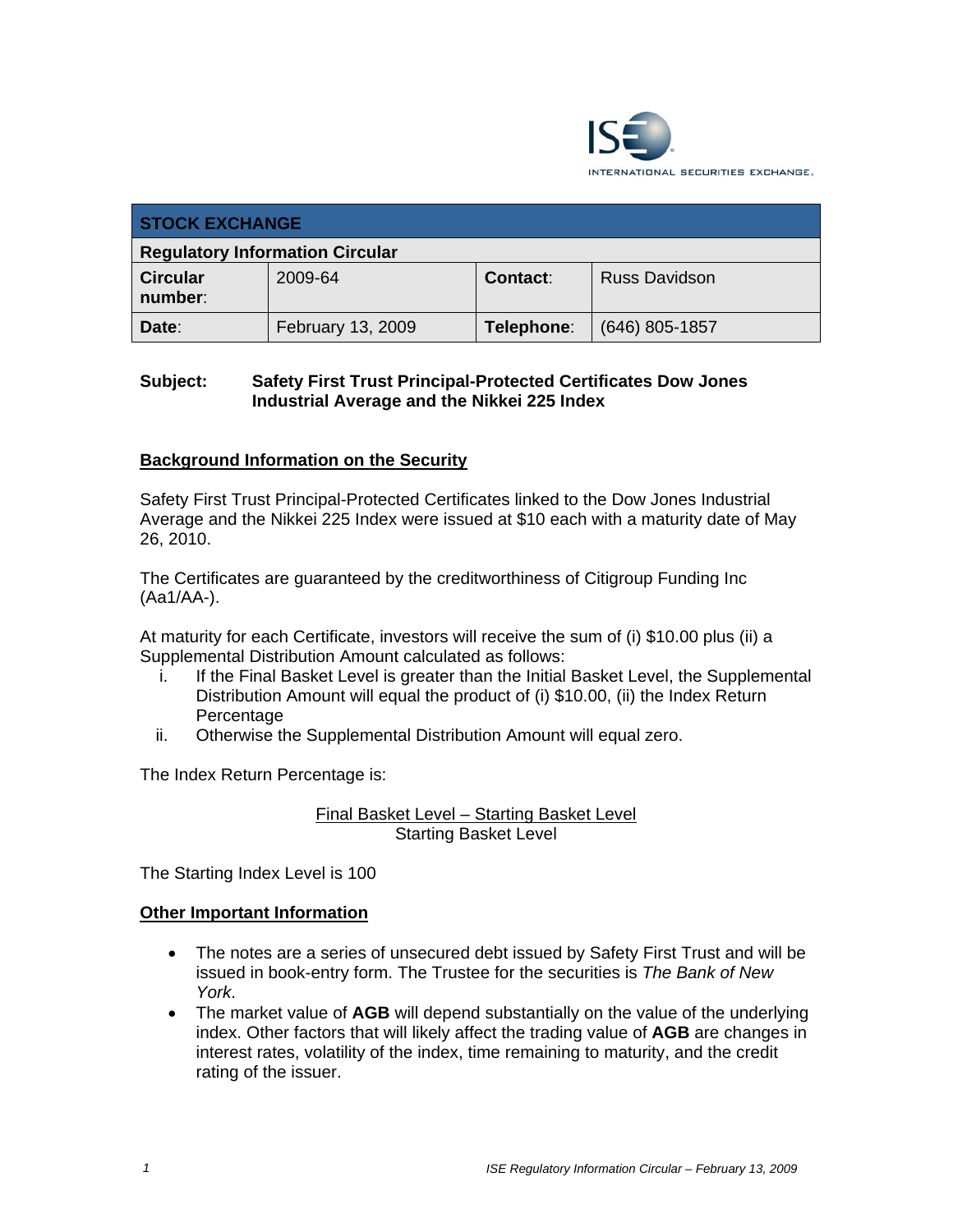• For additional information regarding the securities, please consult the pricing supplement.

#### **Exchange Rules Applicable to Trading in the Notes**

The Notes are considered equity securities, thus rendering trading in the Notes subject to the Exchange's existing rules governing the trading of equity securities.

#### **Trading Hours**

Trading in the Notes on ISE is on a UTP basis and is subject to ISE equity trading rules. The Notes will trade from 8:00 a.m. until 8:00 p.m. Eastern Time. Equity EAMs trading the Notes during the Extended Market Sessions are exposed to the risk of the lack of the calculation or dissemination of underlying index value or intraday indicative value ("IIV"). For certain derivative securities products, an updated underlying index value or IIV may not be calculated or publicly disseminated in the Extended Market hours. Since the underlying index value and IIV are not calculated or widely disseminated during Extended Market hours, an investor who is unable to calculate implied values for certain derivative securities products during Extended Market hours may be at a disadvantage to market professionals.

#### **Trading Halts**

ISE will halt trading in the Shares of a Trust in accordance with ISE Rule 2101(a)(2)(iii). The grounds for a halt under this Rule include a halt by the primary market because it stops trading the Shares and/or a halt because dissemination of the IIV or applicable currency spot price has ceased, or a halt for other regulatory reasons. In addition, ISE will stop trading the Shares of a Trust if the primary market de-lists the Shares.

#### **Delivery of a Prospectus**

Pursuant to federal securities laws, investors purchasing Shares must receive a prospectus prior to or concurrently with the confirmation of a transaction. Investors purchasing Shares directly from the Fund (by delivery of the Deposit Amount) must also receive a prospectus.

Prospectuses may be obtained through the Distributor or on the Fund's website. The Prospectus does not contain all of the information set forth in the registration statement (including the exhibits to the registration statement), parts of which have been omitted in accordance with the rules and regulations of the SEC. For further information about the Fund, please refer to the Trust's registration statement.

**This Regulatory Information Circular is not a statutory Prospectus. Equity EAMs should consult the Trust's Registration Statement, SAI, Prospectus and the Fund's website for relevant information.**